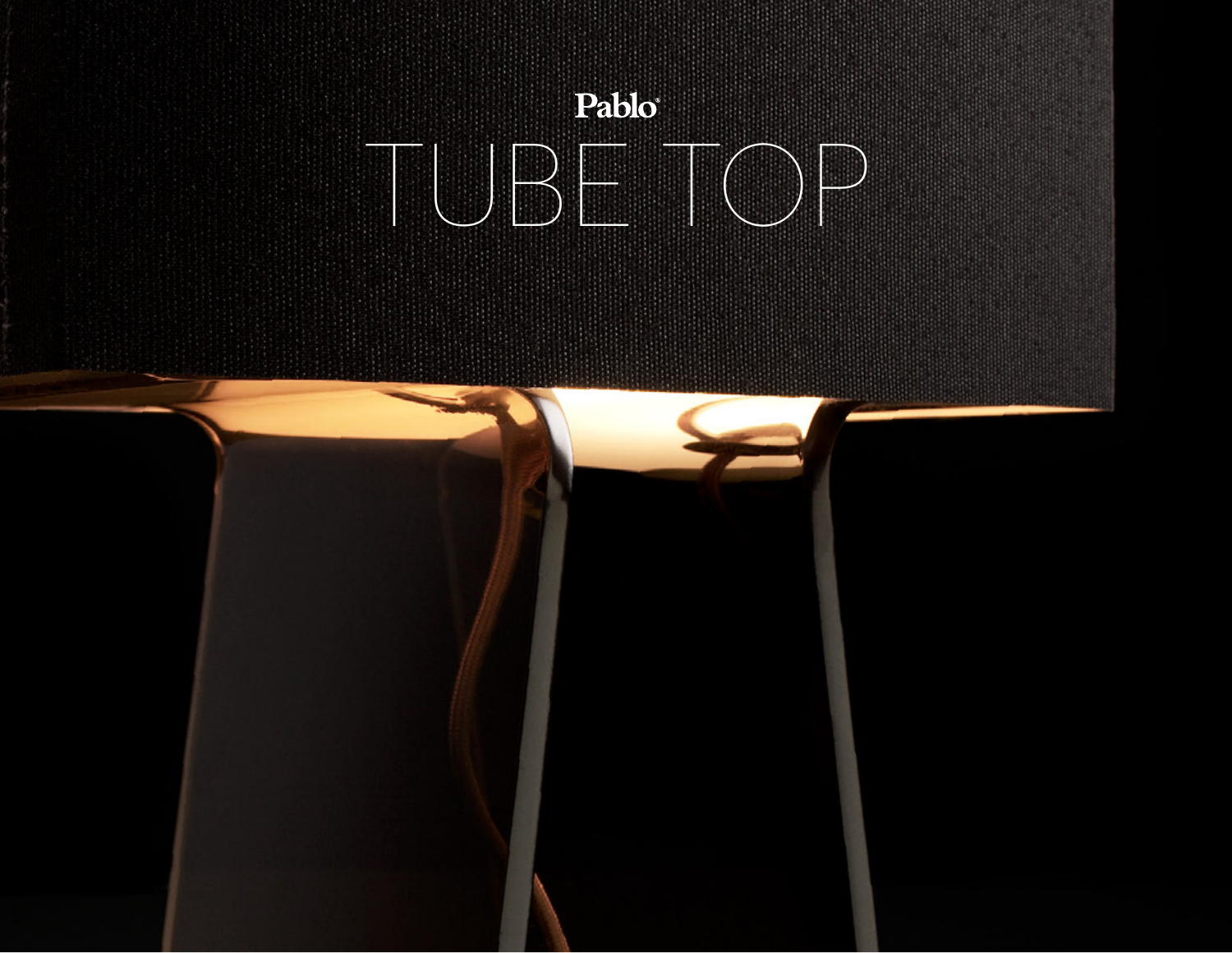# TUBE TOP

### DESCRIPTION

A minimalist statement in form and proportion, Tube Top combines a transparent formed acrylic base to support its elegant mesh fabric shade in tension, steering away from conventional modes of construction. Its lightweight shade appears to float freely, gently tethered by its fabric cord. Tube Top is available in multiple table, floor and pendant models.

### DESIGNER

Peter Stathis 2006

### MATERIALS

- Polyester mesh shade
- Acrylic body
- Fabric cord

### FEATURES

• Full-range dim (in-line rotary dimmer) • Multiple sizes for a variety of applications

### SPECIFICATIONS

- Voltage: 120V or 240V
- Cord length: 6' (182cm)
- 1 year warranty
- Certifications: UL listed components

### BULB TYPE

- TT 14: (1x) G16 (60W) Glossy White
- TT 21: (2x) BT-15 (60W) Soft White
- TT 27: (2x) BT-15 (100W) Soft White
- TT 60:(2x) BT-15 (100W) Soft White

### DIMENSIONS

- TT 14: 14"H X 9.5"W X 4.5"D
- TT 21: 21"H X 14.5"W X 6.5"D
- TT 27: 27"H X 18"W X 9"D
- TT 60: 60"H X 18"W X 9"D





## Pablo®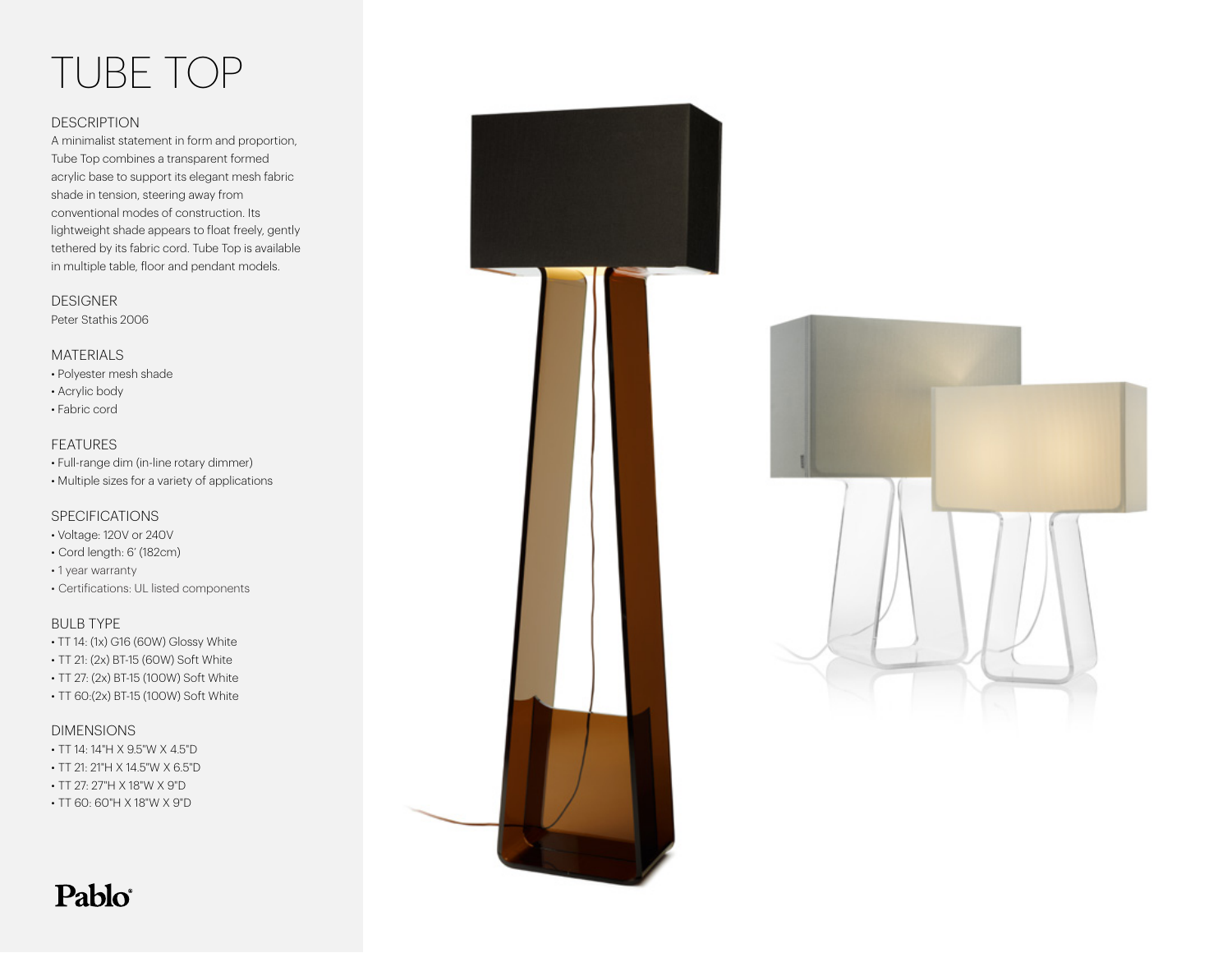## COLORS

### DESCRIPTION

Tube Top 14 is available in 6 vibrant colors. Combined with a luminous white mesh fabric, the resulting color combination is magical and fully dimmable. Perfect for any toddler's room or the child in you. Mix and match them for the ultimate in color layering.

### DESIGNER

Peter Stathis 2009

### MATERIALS

- Polyester mesh shade
- Acrylic body
- Fabric cord

### FEATURES

• Full-range dim (in-line rotary dimmer)

### **SPECIFICATIONS**

- Voltage: 120V or 240V
- Cord Length: 6' (182cm)
- 1 year warranty
- Certifications: UL listed components

### BULB TYPE

• TT 14: (1x) E12 60W G16.5 White

### DIMENSIONS

• TT 14: 14"H X 9.5"W X 4.5"D





## Pablo®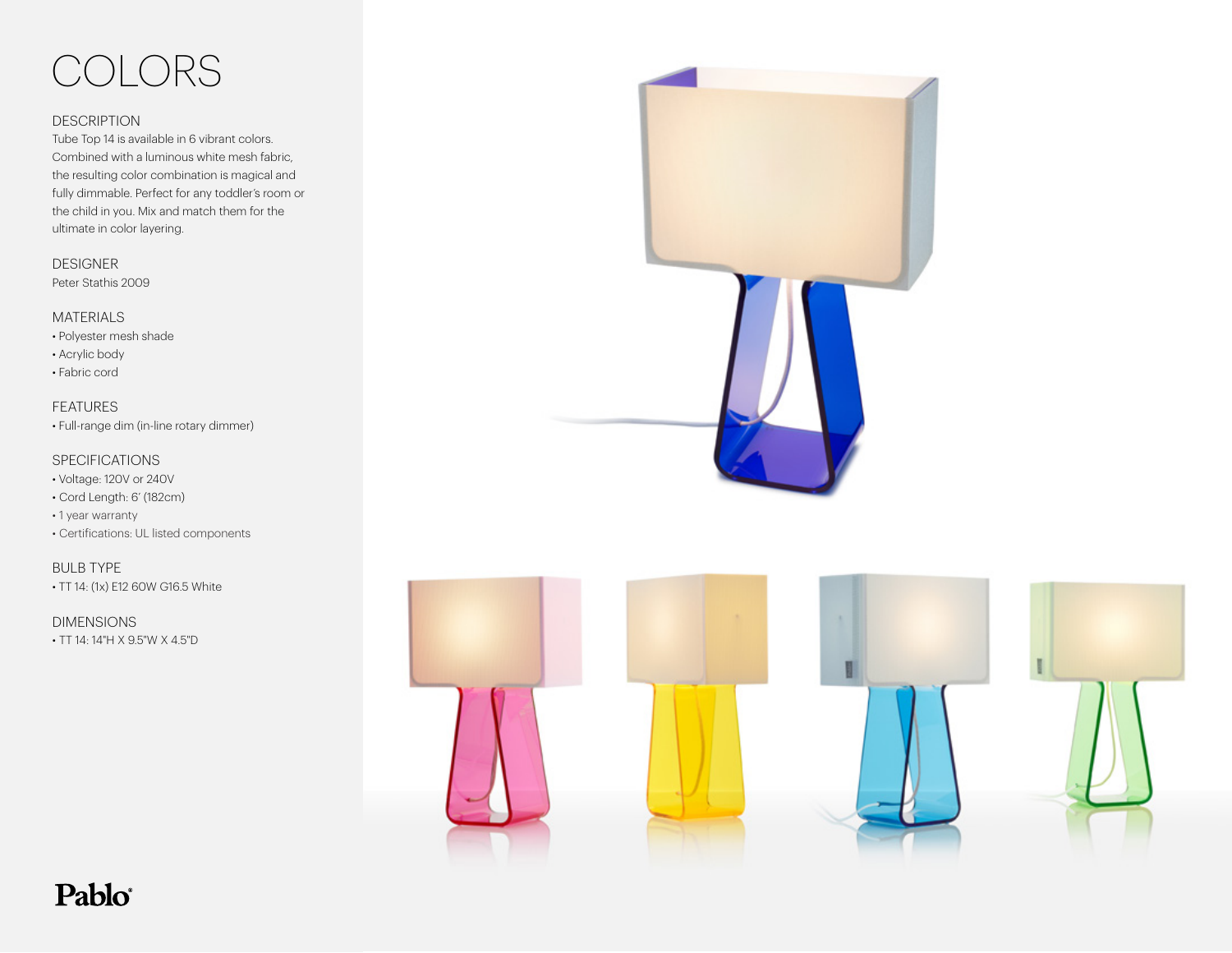# PENDANT

### DESCRIPTION

Tube Top is newly reborn as a suspension lamp, fusing its brilliant transparent acrylic surfaces with a soft and diffused fabric shade held in tension. Tube Top Pendant is a minimalist statement in form and proportion providing remarkable and fully dimmable illumination for home and contract applications. Lamps can be hung individually or in multiples.

### DESIGNER

Peter Stathis 2011

### MATERIALS

- Polyester mesh shade
- Acrylic
- Nickel-chrome steel hardware
- Fabric cord

### FEATURES

- Full range dim
- Easy assembly cable system

### SPECIFICATIONS

- 120V
- Cord length: 8' (244cm)
- 1 year warranty
- Certifications: UL listed components

### BULB TYPE

- TTP 7: (1x) E26-60W BT-15 White bulb
- TTP 14: (2x) E26-60W BT-15 White bulb
- TTP 18: (2x) E26-100W- BT-15 White bulb
- TTP 36: (4x) E26-100W-BT-15 White bulb

### DIMENSIONS

TTP 7: 7"W X 12"H X 6.5"D TTP 14: 14"W X 12"H X 6.5"D TTP 18: 18"W X 15"H X 9"D TTP 36: 36"W X 12"H X 8"D





## Pablo®